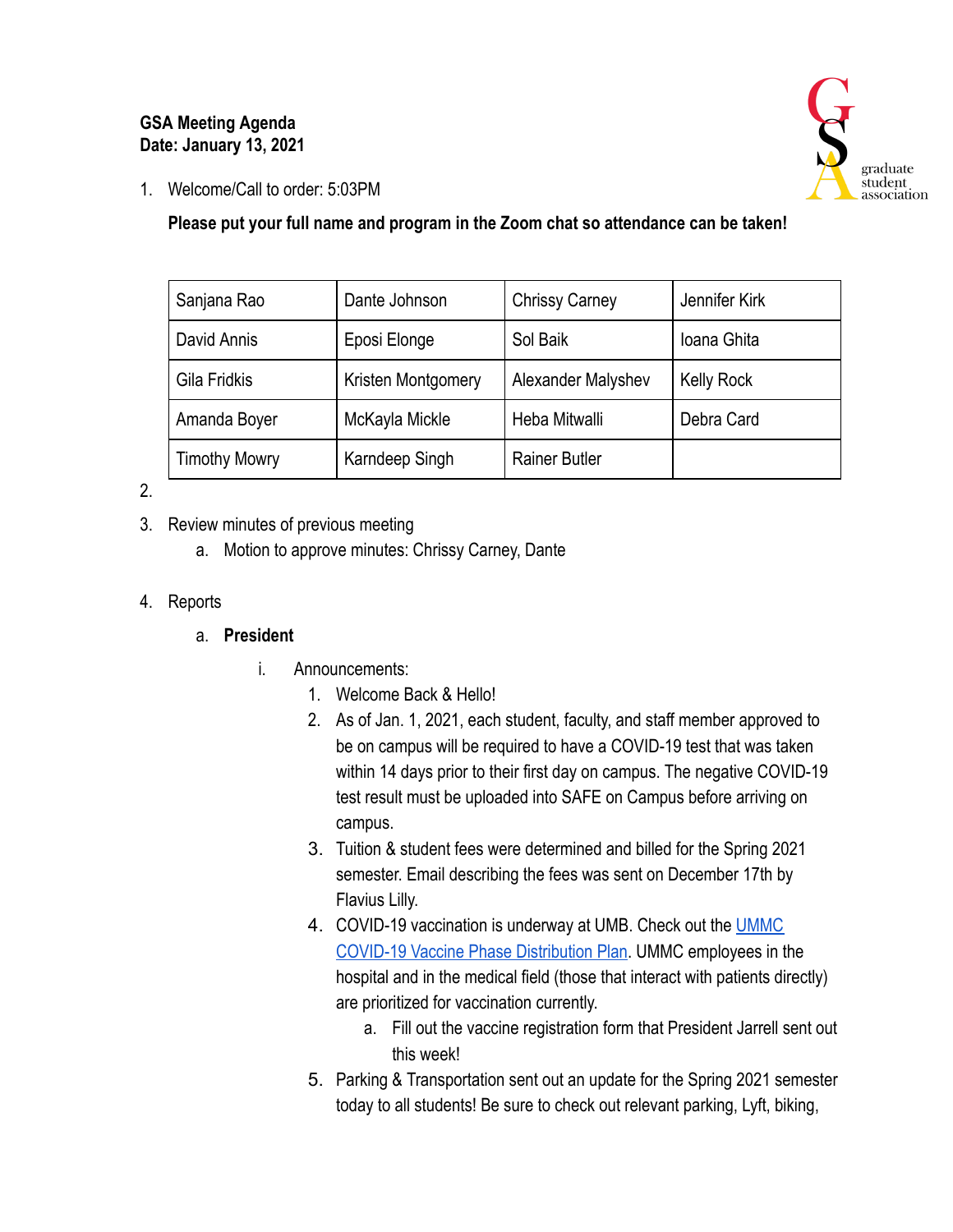and safety information

- a. NOTE: Lexington Rooftop garage is only \$45 per month as compared to the other garages which are \$6 per day.
- 6. Calling for volunteers! Student Affairs at UMB is creating a student-focused COVID Mask/Safety video campaign titled "Together We've Got This Covered" and they would like to have students featured in the video!
	- a. More info: The campaign will feature video clips of a diverse body of students showing how to safely eat out, how to get in and out of rideshares safely, how to study in a pod, and more.
	- b. Time commitment: one planning session over Zoom, one in-person video interview
	- c. Cash prize: This video will be entered into the USM Public Health [Challenge](https://www.usmd.edu/covid-taskforce/public-health-challenge) and participating students can win \$18,000 in cash prizes!
	- d. Interested? Email me at [umb.gsa.president@gmail.com](mailto:umb.gsa.president@gmail.com) THIS WEEK! Planning Zoom meeting will be next week!
- 7. Every GSA rep must serve on a GSA committee! Sign up here. Options include: Communications, Diversity & Inclusion, Finance, GRC Planning, Professional Development, Social, Stipend, & Volunteer/Outreach.

# b. **Vice President**

- i. Announcements
	- 1. Social Activities Committee: We had a great Trivia Night! We are planning additional socials for the spring, so keep an eye out - if you're interested in getting involved, sign up for the Social Activities Committee!
	- 2. USGA Announcements:
		- a. No updates since previous meeting
		- b. Still looking for one more alternate!

### c. **Treasurer**

- 1. Current Balance in GSA checking account: \$8111.85
	- **a.** All checks have been disbursed and deposited
- 2. Spring 2021 budget
	- a. No update, haven't heard back from Jim or Erin about guidelines for Spring. Hope to propose next meeting
- 3. Finance Committee:
	- **a.** NA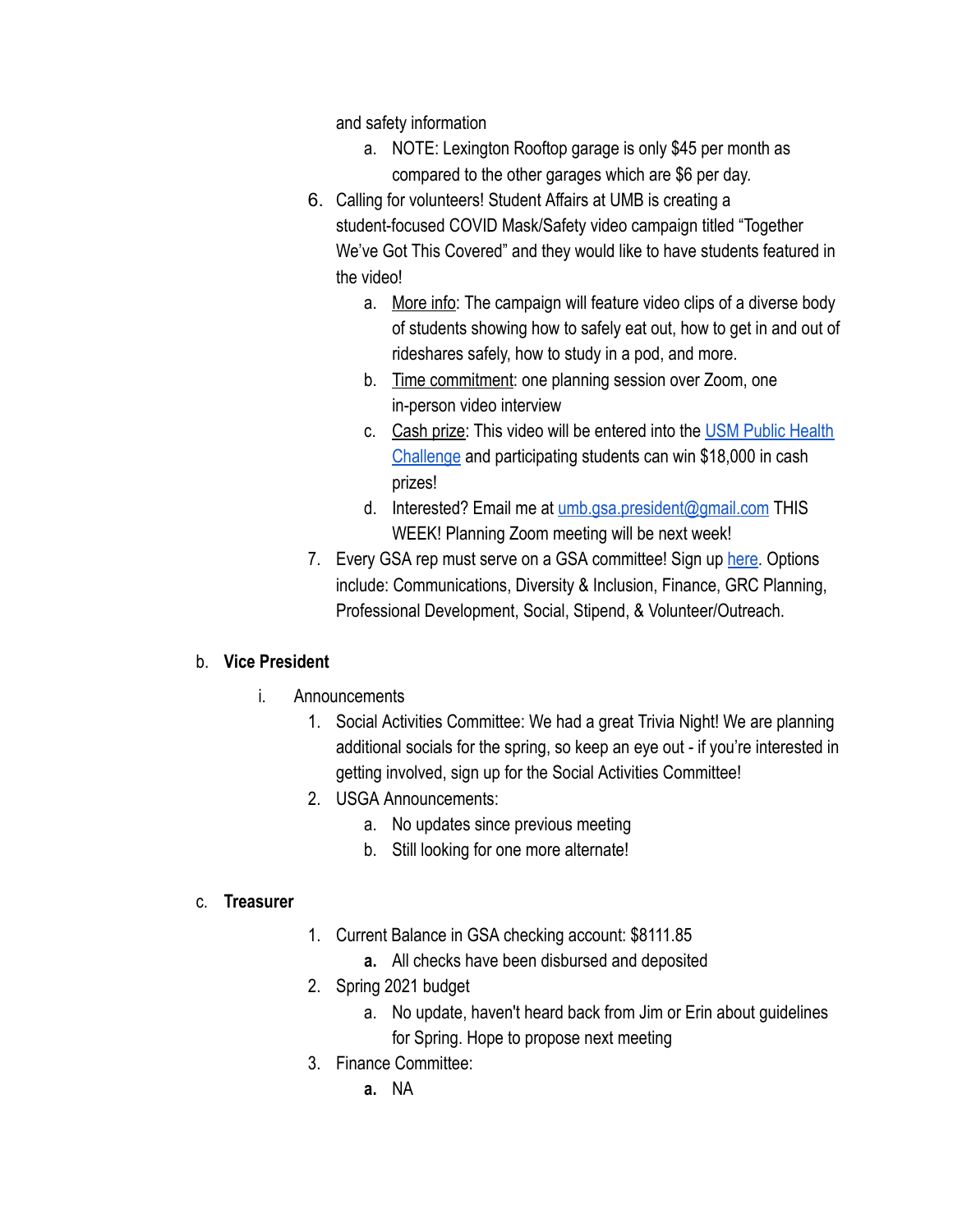#### d. **Secretary**

- i. Announcements:
	- 1. Still waiting to hear back about stipend review process- will ask at next M&C
	- 2. Working on details of planning a virtual GRC new ideas include UberEats vouchers/ local pick-up deals for participants, using additional platforms like VoiceThread to make poster presentations more accessible, allowing more of a "slide deck" in place of a static poster slide for day-of. -let me know if you have any other suggestions from virtual events or conferences that you have enjoyed!
	- 3. Are there any dates in March that we need to know about while planning GRC? - MolMed Seminar on Thursdays, NOVA, Brain Awareness Week mid-March
	- 4. March 26th?

## **e. Grad Council rep**

- i. Announcements:
	- 1. Research Award for the Spring Semester is due January 24, 2021. A reminder e-mail will be sent out this week but please let anyone that's interested in know.

https://www.graduate.umaryland.edu/gsa/Awards/Research-Awards/#:~:te xt=This%20%241%2C000%20research%20award%20allows,are%20in% 20jeopardy%20or%20nonexistent.&text=The%20Graduate%20Student%2 0Association%20bases,composed%20of%20peers%20and%20faculty.

- 2. If you ordered a shirt or mask and have not picked it up or somehow didn't get the email (some have been going to SPAM) please contact me so we can get you your shirt and/or mask! We are currently trying to get shirts/masks out to the first years so if you know that your program director comes on campus also please let me know! Thanks for any help! :)
- ii. U of M grad council:
	- 1. In sad news, Alex Rittle, the UMBC GSA President, passed away. We are looking into doing something to pay our respects when we hear more from Erin.
	- 2. PhD in Palliative Care program was proposed. Something that it looks like members of the Grad Council will be helping to work with possibly starting (in the works)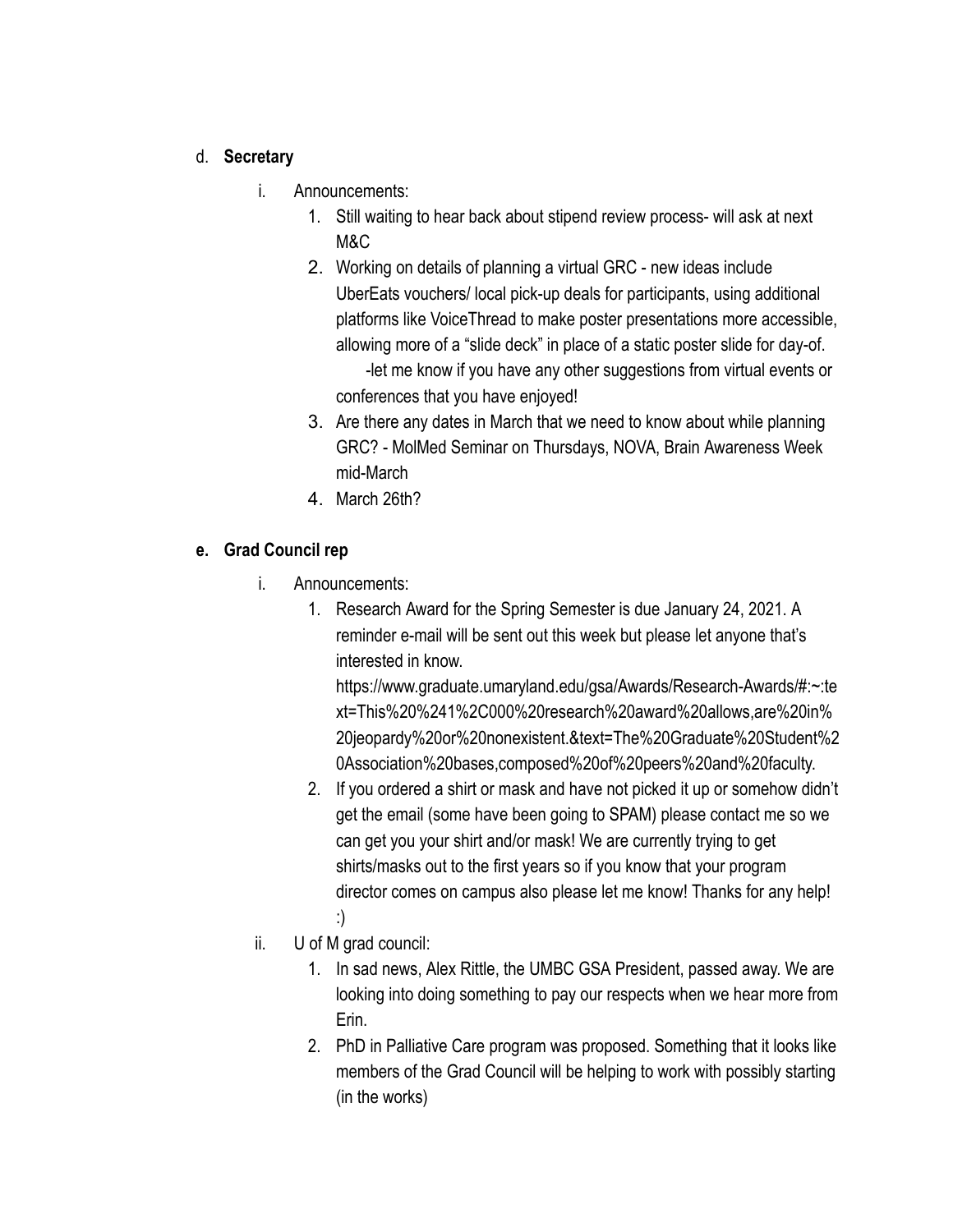- f. **PR**
- i. Announcements:
	- 1. December Grad Gazette check it out! February issue coming 02/01
		- a. Please send me any news, events, announcements, personal pieces, etc!
	- 2. Consider signing up for one of my subcommittees! No members in either one yet
		- a. Communications: Help gather info and come up with story ideas for the monthly Grad Gazette
		- b. Volunteer/Outreach: Help find and plan volunteer opportunities within the Baltimore community
- ii. Communications Committee
	- 1. No updates
- iii. Volunteer Committee:
	- 1. No updates
- g. Meyerhoff: Happy New Year! No updates!
- h. NOVA: No updates!

# **i. Program Rep Updates/Questions/Concerns:**

- i. Idea for UMB Discord for virtual co-work from home & game nights
	- 1. Jennifer Gero rep's idea
	- 2. Link to join the phd balance discord:<https://discord.gg/GRMH46rG>

[https://www.phdbalance.com](https://www.phdbalance.com/)

- 5. Old Business:
	- a. Thank you for your feedback on mentor-mentee relationships during the pandemic!
		- i. Feedback was provided to UMB faculty in the Graduate School and served as a foundation for mentorship improvements
	- b. Meet & Confer updates
		- i. Meeting occurred on 12/17/20
		- ii. Discussed:
			- 1. UMB Student Transportation Survey (new business)
			- 2. Diversity, Equity, and Inclusion:
				- a. Flavius Lilly requested feedback and subsequently sent out an email to all faculty and staff about inclusion of personal pronouns on email signatures and university profiles in December!
			- 3. Inter-institutional agreements for courses in the USM system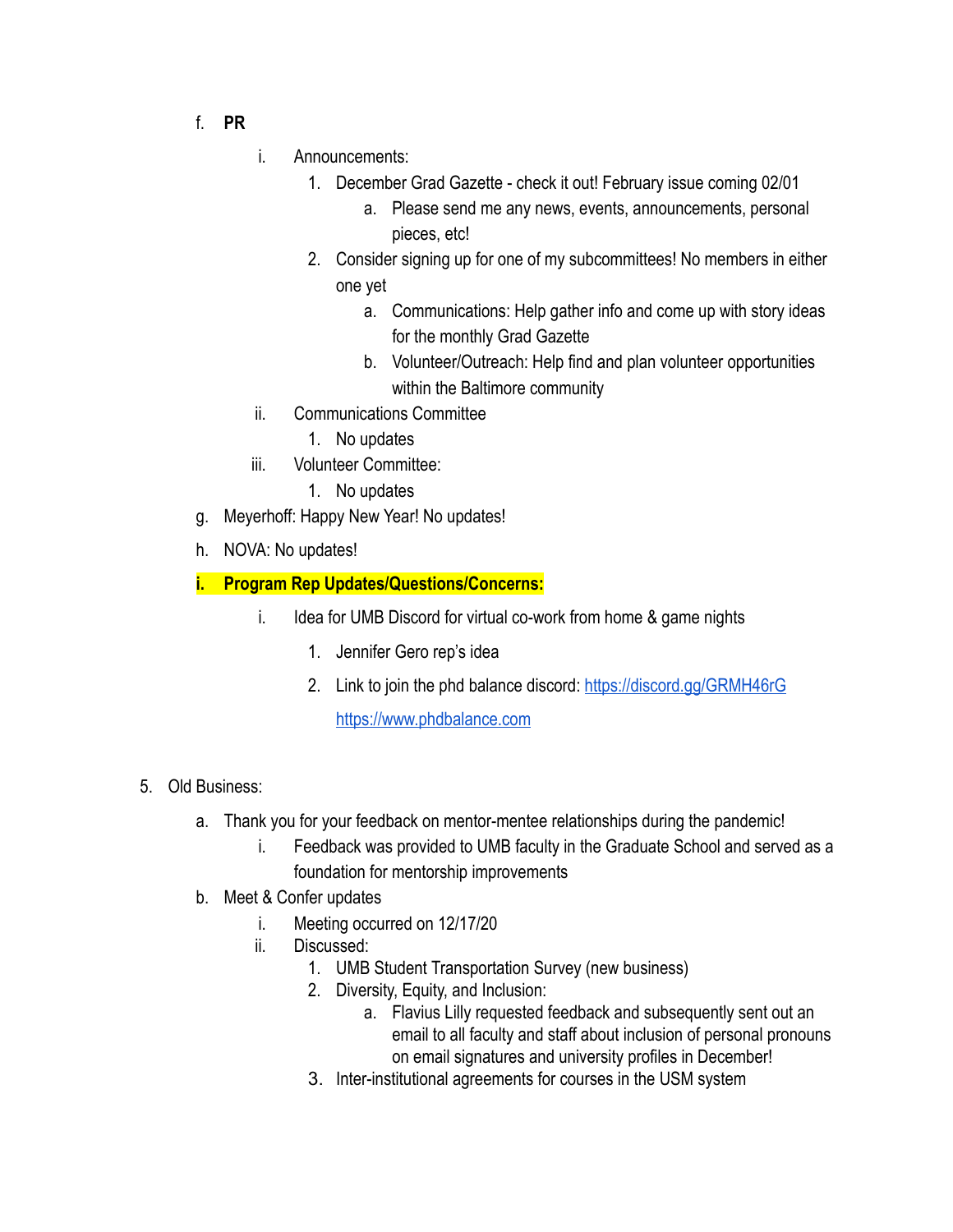- a. Students experienced enrollment issues and financial hardships with the current system
- b. GSA rep Sarah Tanveer is working with the admin to prepare a document outlining how the process works and what to expect!
- iii. Anything else that we should bring to their attention?
- 6. New Business:
	- a. UMB Student Transportation Survey Results
		- i. Results of the survey linked here.
		- ii. Details:
			- 1. Compiled 264 student responses to address student transportation needs & concerns
			- 2. Students from all schools responded
			- 3. Addressed: UMB shuttle, Lyft programs, Safe Walk, parking, and biking
		- iii. Main points:
			- 1. Costs: Students are very concerned about the cost of parking and transportation alternatives offered by the school.
			- 2. Shuttle service: Students are angry about losing shuttle service. They view the offered alternatives as insufficient, costly, and unsafe.
			- 3. Perimeters: Students feel that services like SafeWalk do not meet their needs because the perimeters of the service are too small.
			- 4. Safety: All these concerns contribute to students feeling as though they need to make choices that put their safety in jeopardy.
		- iv. Moving forward:
			- 1. Does the data fully represent the student voice on campus? Need to determine the number of students coming to campus currently to see if 264 responses is "enough." The committee suggested that we may need to send out another survey.
				- a. UMB Police Chief Leone said that on the entire UMB campus there are 1800 ID swipes per day (includes campus and hospital)
			- 2. Present these findings to UMB Police Chief Leone and Robert Milner to work on solutions to these issues (meeting is this Friday, January 15th).
	- b. Requested feedback on UMB Lyft program
		- i. Would like to modify Lyft discount program to 60% off 24 rides per month, up to \$6 off per ride
			- 1. Currently 40% off 16 rides per month, up to \$6 off per ride
		- ii. Thoughts?
	- c. COVID-19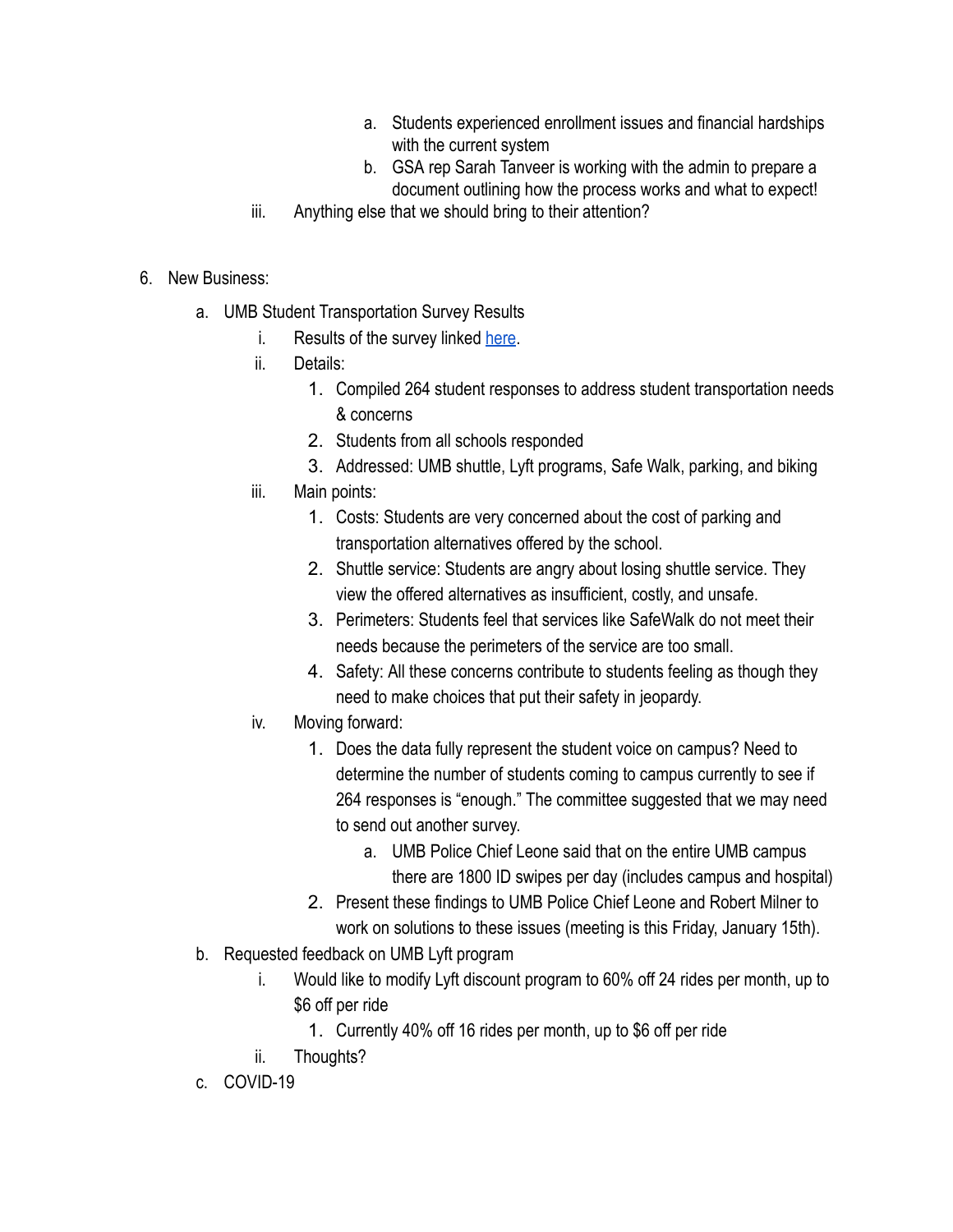- i. As of Jan. 1, 2021, each student, faculty, and staff member approved to be on campus will be required to have a COVID-19 test that was taken within 14 days prior to their first day on campus. The negative COVID-19 test result must be uploaded into SAFE on Campus before arriving on campus.
- ii. Fill out the vaccine registration form sent out by President Jarrell.
- d. UMB Student Counseling Center updates
	- i. Thank you to those who attended the RED Folder Training!
	- ii. SCC is finalizing FAQ document for students on the counseling process and the subsequent referral process
	- iii. SCC promotes mental health apps on their website most are discounted with student email address!
		- 1. Check it out [here](https://www.umaryland.edu/counseling/therapy-and-self-help-resources/self-care-apps/).
	- iv. Look to work with the SCC to explore the "Mental First Aider Training" to supplement the RED Folder Training
		- 1. Thank you to GSA rep Jennifer Haddock for proposing this!
		- 2. More structured, longer, and more hands-on program to teach people how to support those going through mental health crisis.
		- 3. Information for this program is [here](https://www.mentalhealthfirstaid.org/). UMD offers this program for the undergraduate students at a discounted rate (press release and their sign-up information).
- e. USMSC discussed collective bargaining for University of Maryland system wide graduate students
	- i. History:
		- 1. USM has discussed collective bargaining for graduate students for many years, particularly because the needs and concerns of graduate students at other schools are not being met by the school's administration. Collective bargaining allows graduate students to unionize and negotiate workers' compensation and rights.
		- 2. The current bill has an "opt-in" collective bargaining system. This allows each school within USM to decide if they would like to participate in collective bargaining.
		- 3. For us as UMB students, we communicate our need and concerns to university administration through our Meet & Confer meetings. If we did choose to unionize, that meeting would no longer be legal. Instead, meetings would be a much more official process with a legal team.
	- ii. New bill will be introduced in 2021 that should still allow the optional collective bargaining, and USMSC plans to prepare a statement in support of that.
	- iii. The pandemic has shown us, more than ever, that the Meet & Confer system has its pros and cons. What are your thoughts on the system we have now?